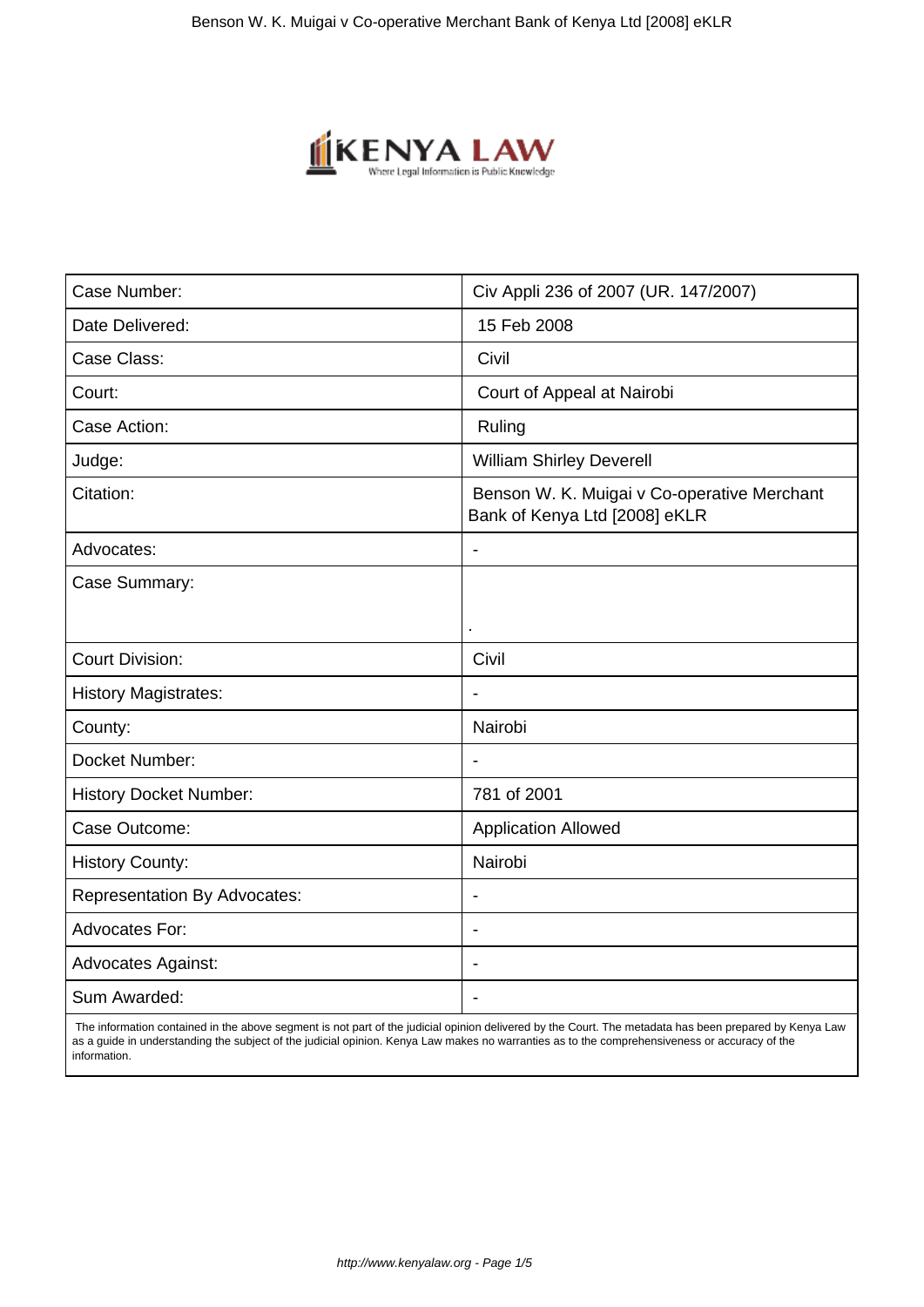# **IN THE COURT OF APPEAL**

# **AT NAIROBI**

## **CIV APPLI NO. 236 OF 2007 (UR. 147/2007)**

**BENSON W. K. MUIGAI ………..........................................……...............…....APPLICANT**

**AND**

## **CO-OPERATIVE MERCHANT BANK OF KENYA LTD ….….... RESPONDENT**

(An application for extension of time to file and serve a notice of appeal and to lodge record of appeal out of time in an intended appeal from the ruling of the High Court of Kenya at Milimani (Mr. Justice Anyara Emukule) dated  $19<sup>th</sup>$  May, 2005

**in**

**H.C.C.C. NO. 781 OF 2001)**

**\*\*\*\*\*\*\*\*\*\*\*\*\*\*\***

# **R U L I N G**

This is an application by notice of motion dated  $20<sup>th</sup>$  September 2007 and lodged on  $21<sup>st</sup>$  September 2007 by **Benson W. K. Muigai** (Benson) seeking orders:-

**1. That this Honorable Court be pleased to extend time to file a Notice of Appeal and to lodge the Record of Appeal out of time.**

**2. That the costs and incidentals to the application (sic) abide to result of the said appeal (sic).**

There was an affidavit in support of the application sworn by Benson on  $20<sup>th</sup>$  September 2007 as follows:-

**1. That I am the appellant/applicant herein and thus competent to swear this affidavit.**

**2. That, by a charge dated 9th April 1996, I charged my property known as L.R. No. 4953/96 situated in Thika Town to the respondent for Kshs. 4,000,000/-.**

**3. That I repaid the loan for a year then fell into arrears whereupon, the respondent sold the property in 1997 for Kshs. 4.5 million.**

**4. That after the sale, the respondent did not give an account statement to indicate that there was any balance outstanding. After 3 years its advocates sent me a demand letter for Kshs. 6,271,561.20. The respondents then filed HCCC No. 781 of 2001 claiming sum of Kshs. 8,616,786.45 "BWKM 1"**

**5. That, I am informed by my advocate on record, which information I verily believe to be**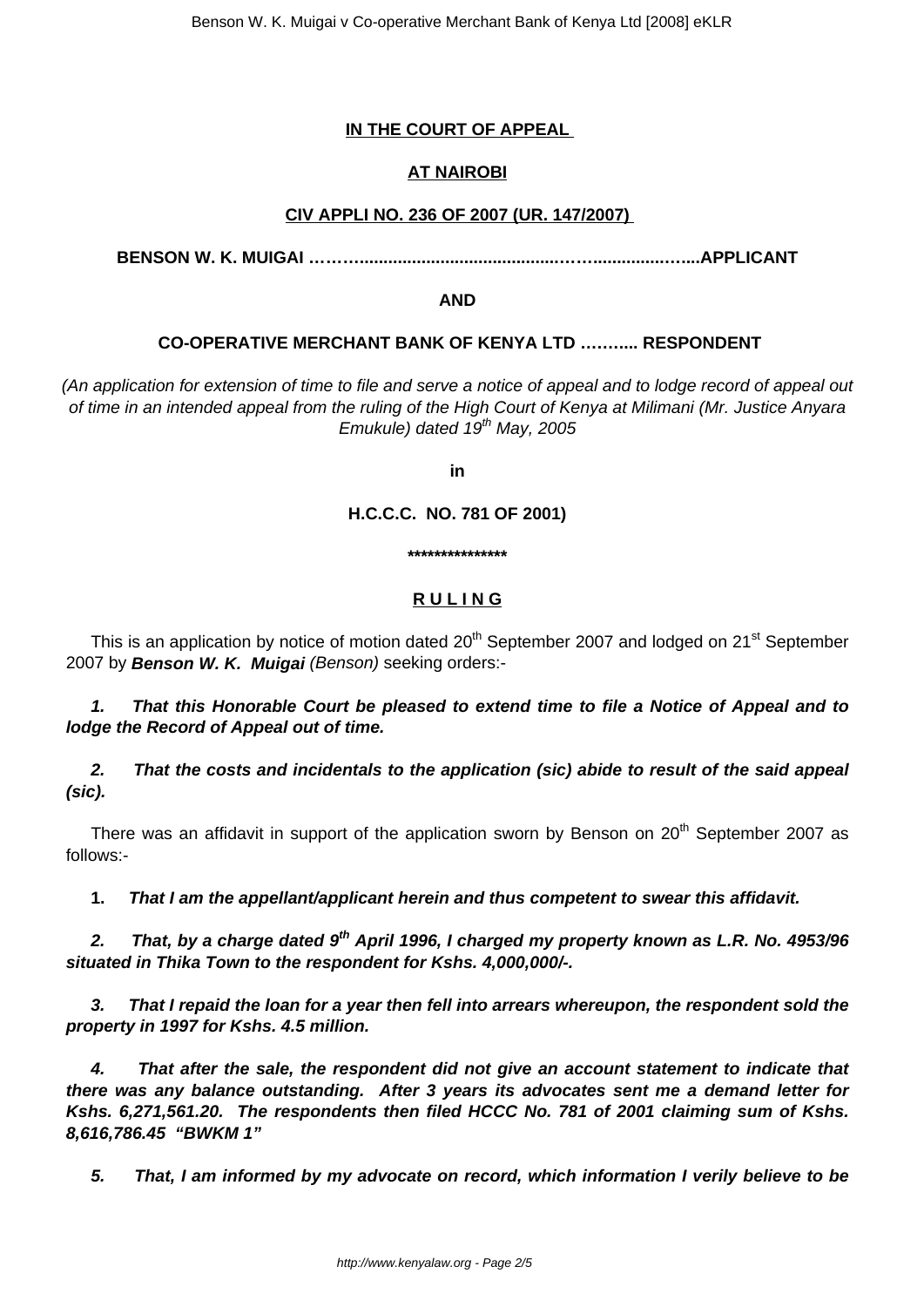**true, that the respondents filed an application dated 16th February 2004 seeking to strike out the defence. Annexure "BWKM 2".**

**6. That, I am informed by my advocate on record, which information I verily believe to be true, that the application was heard on 7th April 2005 and that by a ruling delivered on 19th May 2005, the defence was struck out and the judgment entered as prayed in the plaint. Annexure "BWKM 3".**

**7. That I did not know of the foregoing until 20th May 2005, when I received a letter from my advocates dated 20th May 2005 informing me of the ruling. "BWKM 4".**

**8. That, after receiving this letter, I could not give instructions as I fell seriously ill being hypertensive and diabetic and my health has since then deteriorated. In the circumstances, the delay was not intentional. "BWKM 5".**

**9. That I am informed by my advocates on record which information I verily believe to be true that the learned Judge misdirected himself in failing to find that the defence raised triable issues inter alia, the failure by the respondents to give an account before and after the sale of the charged property, the terms and conditions of the loan facility, whether the plaintiff should charge interest after July 1997 and whether the doctrine of estoppel applies.**

**10. That the respondent is now claiming Kshs. 20,463,866.45 which amount is quite substantial and I stand to suffer irreparably if the orders sought are not granted. Annexture "BWKM6"**

**11. That, I believe that the intended appeal has high chances of success.**

**12. That, I believe that no prejudice will be occasioned to the respondent if the orders sought are granted.**

**13. That, it is fair and just to grant the orders sought.**

**14. That, all the facts deponed to herein are true to the best of my knowledge and belief."** 

The **length of delay** sought to be excused is from 14 days after the date of delivery of Emukule J. ruling striking out Benson's defence on 19<sup>th</sup> May 2005 to the date of the current application being 20<sup>th</sup> September 2007 which is approximately two years and three and a half months. Benson deponed that he did not know of the striking out of the defence until 29<sup>th</sup> May 2005 when he received his advocate's letter dated 20<sup>th</sup> May 2005 informing him of the ruling which letter simply stated that **"Your defence in this matter has been struck off and judgment entered against you as prayed. Please get in touch with us urgently for further instructions."**

It was after receiving that letter that Benson claims to have fallen seriously ill being hypertensive and diabetic. **Dr. Kiama Wangai** issued a certificate addressed to whom it may concern dated **11th September 2007** in which he certified that :-

**"the above named patient has been followed in this clinic suffering from hypertension and diabetes. These two problems have been from 1995. They are exacerbated (sic) by stress psychological mostly emanating from his business. He has had to be on bed rest and medication for long to control the condition. He is stable, not for long and the symptoms reappear. He is**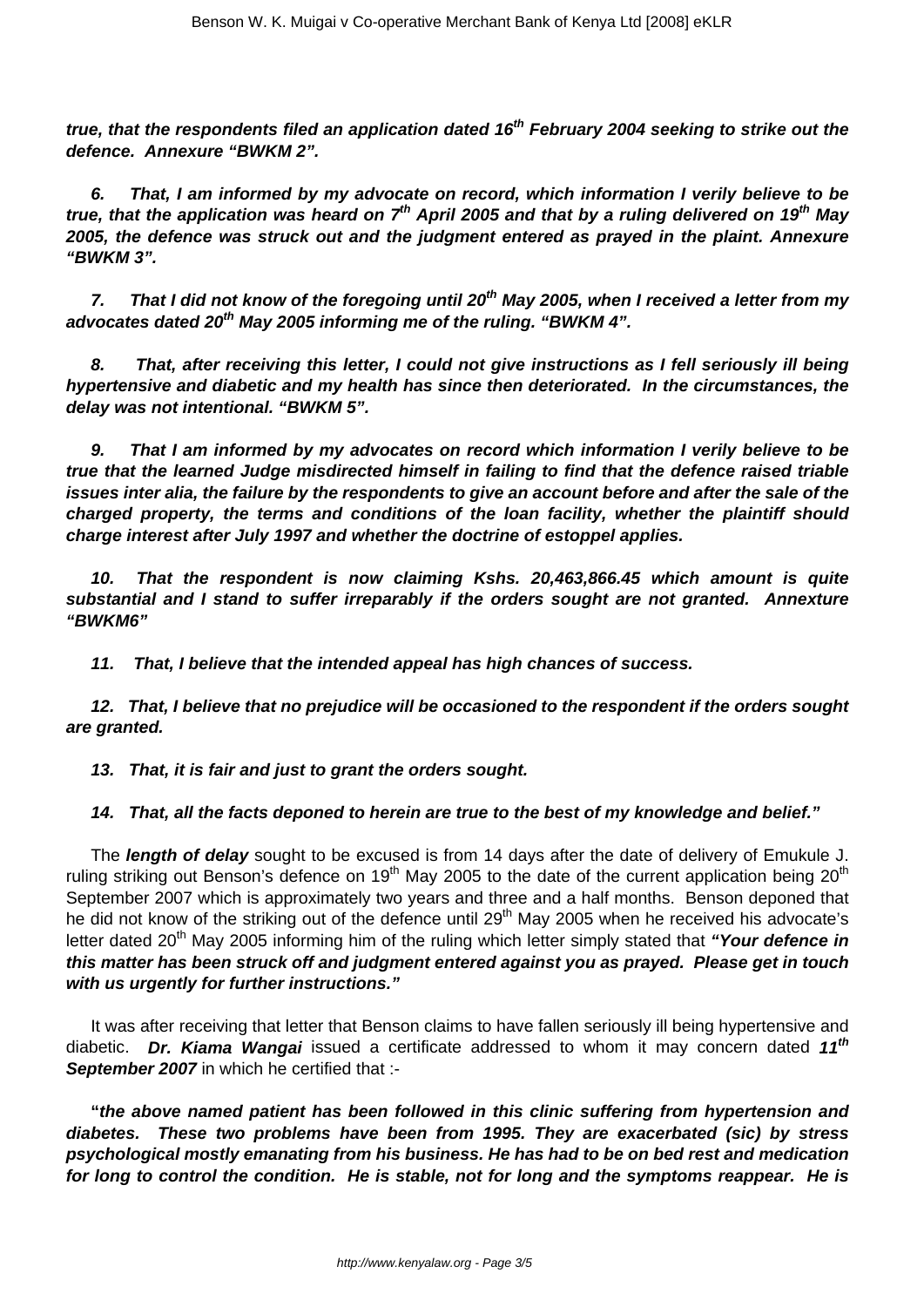#### **currently relatively stable.**

#### **He is on strict rest from routine business work. And instructed to adhere to medication.**

#### **I hope you find the information helpful.**

**Yours sincerely,** 

#### **Dr. Kiama Wangai"**

I have come to the conclusion that this doctor's certificate goes some considerable way towards explaining why Benson failed to act promptly on two occasions: the first being when he allowed the loan repayments to fall into arrears leading to the sale of the charged property and the second being when he learnt that the learned Judge had struck out his defence rendering it necessary to give prompt instructions to his advocate as to whether or not to apply for an extension of time to mount an appeal against the Emukule J. ruling striking out his defence.

The length of delay sought to be excused is certainly substantial but this is not one of those cases where it can be said that there is no chance of an appeal succeeding so that granting an extension would be to act in vane.

I have taken into consideration the submissions of both counsels for the applicant and counsel for the respondent on the likelihood of prejudice that will or will not be suffered if the extension is granted. Mr. Orenge learned counsel for the applicant

submitted that there would be no prejudice to the respondent which is a large commercial bank to which the delay will not cause prejudice to such a Bank.

Mr. Kariuki, in his brief reply on behalf of the respondent Bank, submitted that to deny the Bank the fruits of a judgment given in 2005 would grossly prejudice the Bank.

My discretion in deciding applications of this nature is unfettered but must be exercised judicially and having taken into account all of the above I have reached the conclusion that the extension sought should be granted.

I therefore hereby order that the time for lodging a notice of appeal against the ruling of Emukule J. dated and delivered on 19<sup>th</sup> May 2005 be extended to expire fourteen days from the delivery of this ruling and must be served on the respondent within seven days of the lodging of the notice in accordance with **rule 76** of the Court of Appeal Rules.

The costs of this application shall be in the intended Appeal.

**Dated and delivered at Nairobi this 15th day of February, 2008.**

**W. S. DEVERELL**

**………………………….**